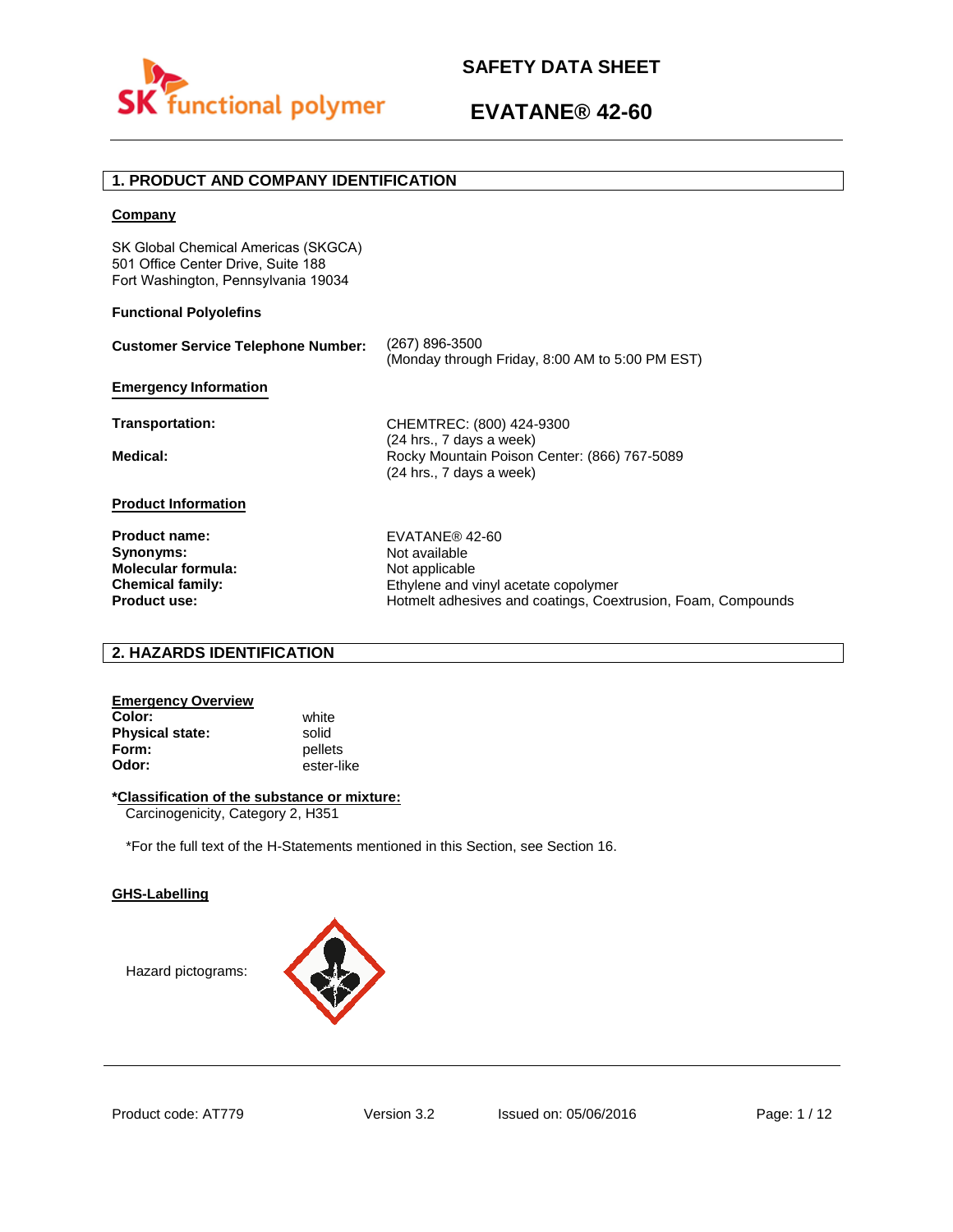

## **EVATANE® 42-60**

Signal word: **Warning**

### **Hazard statements:**

H351 : Suspected of causing cancer.

#### **Supplemental Hazard Statements:**

Processing may release vapors and/or fumes which cause eye, skin and respiratory tract irritation.

#### **Precautionary statements:**

## **Prevention:**

P201 : Obtain special instructions before use. P202 : Do not handle until all safety precautions have been read and understood. P281 : Use personal protective equipment as required.

### **Response:**

P308 + P313 : IF exposed or concerned: Get medical advice/ attention.

#### **Storage:**

P405 : Store locked up.

#### **Disposal:**

P501 : Dispose of contents/ container to an approved waste disposal plant.

## **Supplemental information:**

#### **Potential Health Effects:**

The product, in the form supplied, is not anticipated to produce significant adverse human health effects upon acute exposure. Contains high molecular weight polymer(s). Data for residual monomer: Suspected of causing cancer. (based on animal studies) Effects due to processing releases or residual monomer: Irritating to eyes, respiratory system and skin.

Prolonged or repeated exposure may cause: headache, drowsiness, nausea, weakness, (severity of effects depends on extent of exposure).

#### **Other:**

Handle in accordance with good industrial hygiene and safety practice. (pellets/granules) This product may release fume and/or vapor of variable composition depending on processing time and temperature. Hazardous decomposition products may include confirmed or suspected carcinogens.

## **3. COMPOSITION/INFORMATION ON INGREDIENTS**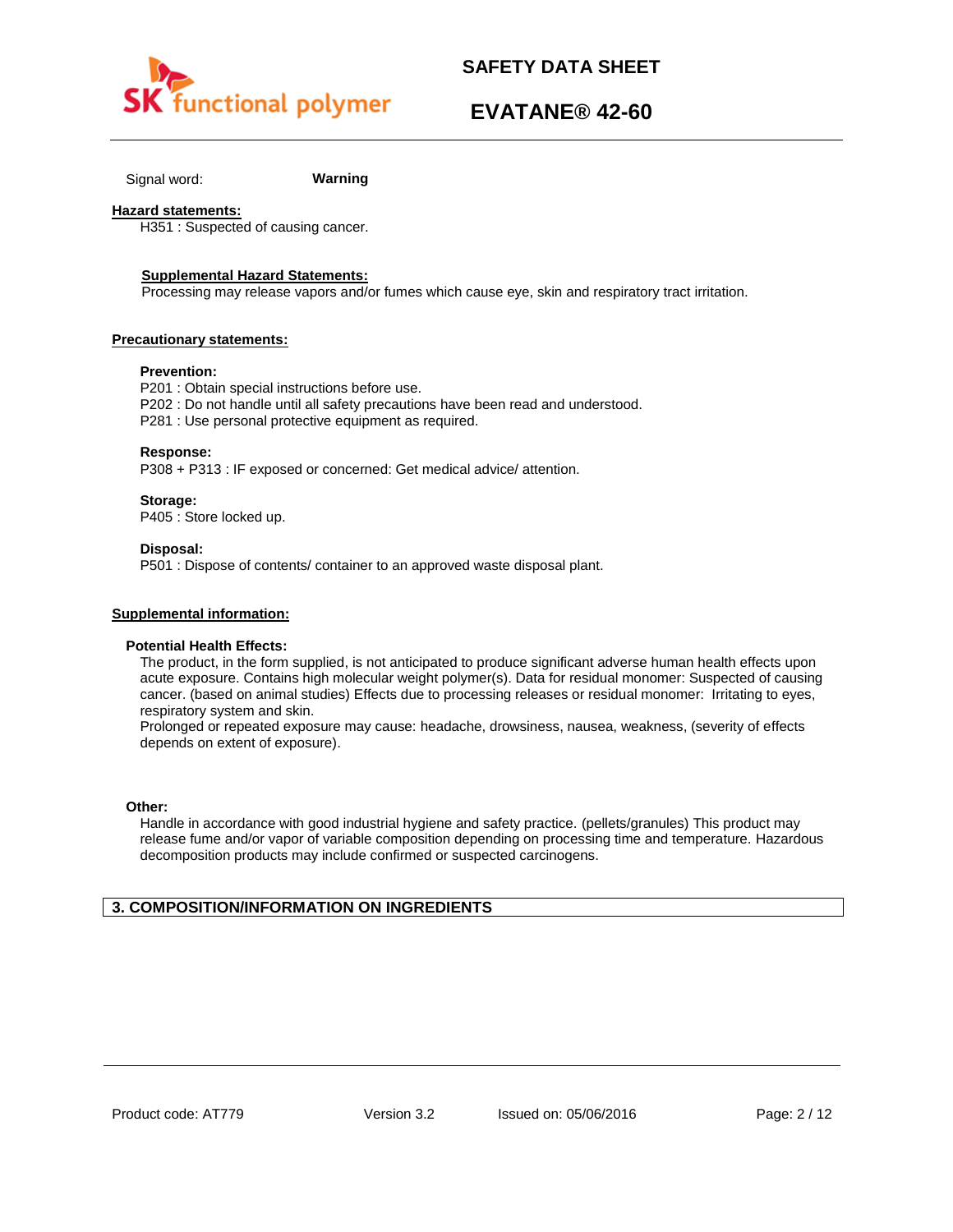

| <b>Chemical Name</b>                              | CAS-No.    | Wt/Wt | <b>GHS Classification**</b>     |
|---------------------------------------------------|------------|-------|---------------------------------|
| Acetic acid ethenyl ester, polymer with<br>ethene | 24937-78-8 | >98%  | Not classified                  |
| Acetic acid ethenyl ester                         | 108-05-4   | %     | H332, H335, H225, H351,<br>H411 |

\*\*For the full text of the H-Statements mentioned in this Section, see Section 16.

## **4. FIRST AID MEASURES**

## **4.1. Description of necessary first-aid measures:**

#### **Inhalation:**

If inhaled, remove to fresh air.

#### **Skin:**

In case of contact, immediately flush skin with plenty of water. If molten polymer gets on the skin, cool rapidly with cold water. Do not peel solidified product off the skin. Obtain medical treatment for thermal burns. Remove material from clothing. Wash clothing before reuse. Thoroughly clean shoes before reuse.

## **Eyes:**

Immediately flush eye(s) with plenty of water. Obtain medical treatment for thermal burns.

## **Ingestion:**

If swallowed, DO NOT induce vomiting. Get medical attention. Never give anything by mouth to an unconscious person.

## **4.2. Most important symptoms/effects, acute and delayed:**

For most important symptoms and effects (acute and delayed), see Section 2 (Hazard Statements and Supplemental Information) and Section 11 (Toxicology Information) of this SDS.

## **4.3. Indication of immediate medical attention and special treatment needed, if necessary:**

Unless otherwise noted in Notes to Physician, no specific treatment noted; treat symptomatically.

## **5. FIREFIGHTING MEASURES**

## **Extinguishing media (suitable):**

Water spray, Carbon dioxide (CO2), Foam

#### **Protective equipment:**

Fire fighters and others who may be exposed to products of combustion should wear full fire fighting turn out gear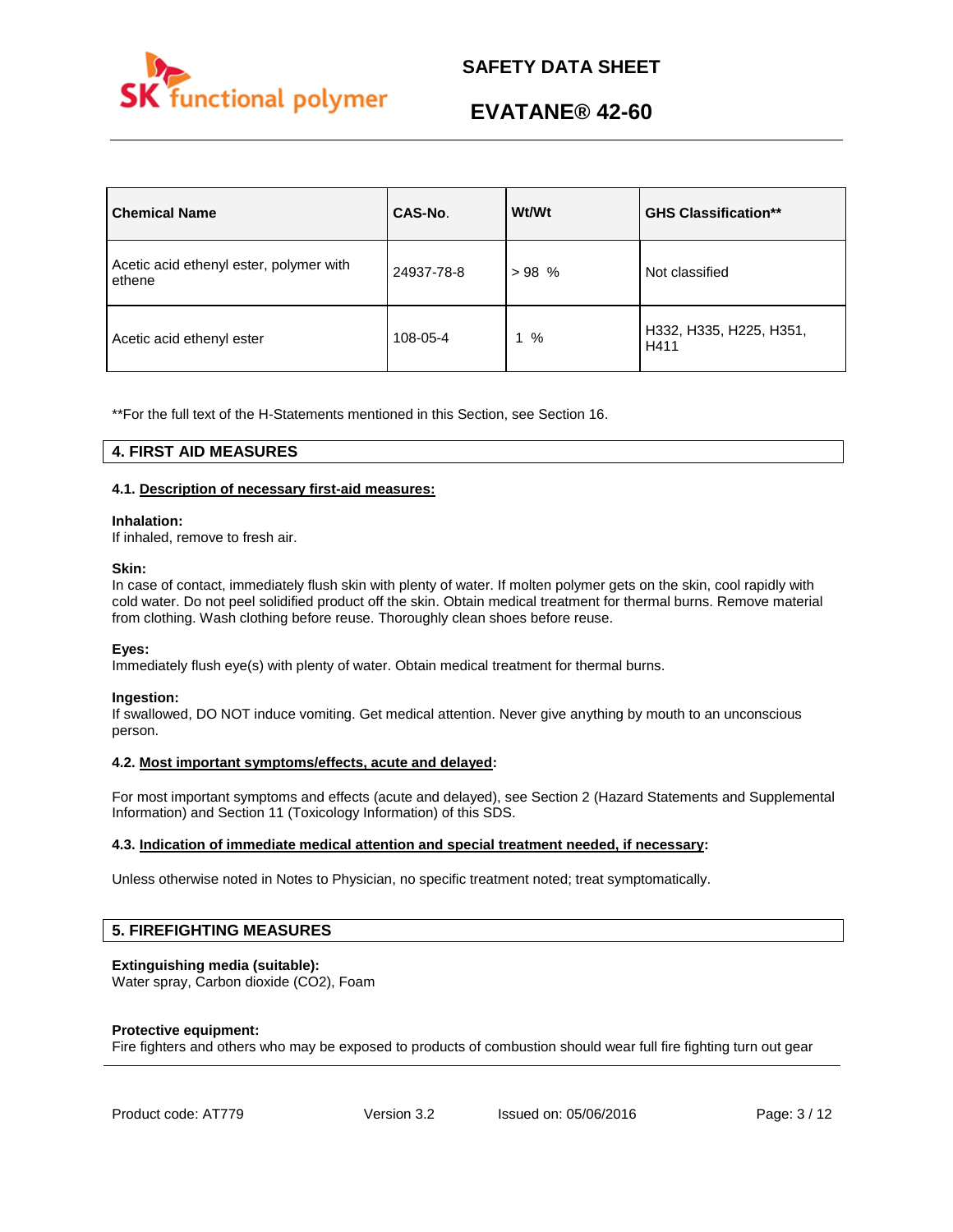

# **EVATANE® 42-60**

(full Bunker Gear) and self-contained breathing apparatus (pressure demand / NIOSH approved or equivalent).

#### **Further firefighting advice:**

Fire fighting equipment should be thoroughly decontaminated after use.

#### **Fire and explosion hazards:**

When burned, the following hazardous products of combustion can occur: Carbon oxides Acetic acid Hazardous organic compounds

## **6. ACCIDENTAL RELEASE MEASURES**

#### **Personal precautions, Emergency procedures, Methods and materials for containment/clean-up:**

Prevent further leakage or spillage if you can do so without risk. Ventilate the area. Sweep up and shovel into suitable properly labeled containers for prompt disposal. Possible fall hazard – floor may become slippery from leakage/spillage of product. Avoid dispersal of spilled material and runoff and contact with soil, waterways, drains and sewers. Consult a regulatory specialist to determine appropriate state or local reporting requirements, for assistance in waste characterization and/or hazardous waste disposal and other requirements listed in pertinent environmental permits.

#### **Protective equipment:**

Appropriate personal protective equipment is set forth in Section 8.

## **7. HANDLING AND STORAGE**

## **Handling**

#### **General information on handling:**

Do not taste or swallow. Avoid breathing dust. Avoid breathing processing fumes or vapors. Avoid contact with skin, eyes and clothing. Wash thoroughly after handling. Keep container closed. Use only with adequate ventilation. Emptied container retains vapor and product residue. Observe all labeled safeguards until container is cleaned, reconditioned or destroyed.

## **Storage**

#### **General information on storage conditions:**

Keep in a dry, cool place. Store away from moisture and heat to maintain the technical properties of the product.

## **Storage stability – Remarks:**

Stable under recommended storage conditions.

Materials recommended for packaging include:

Polyethylene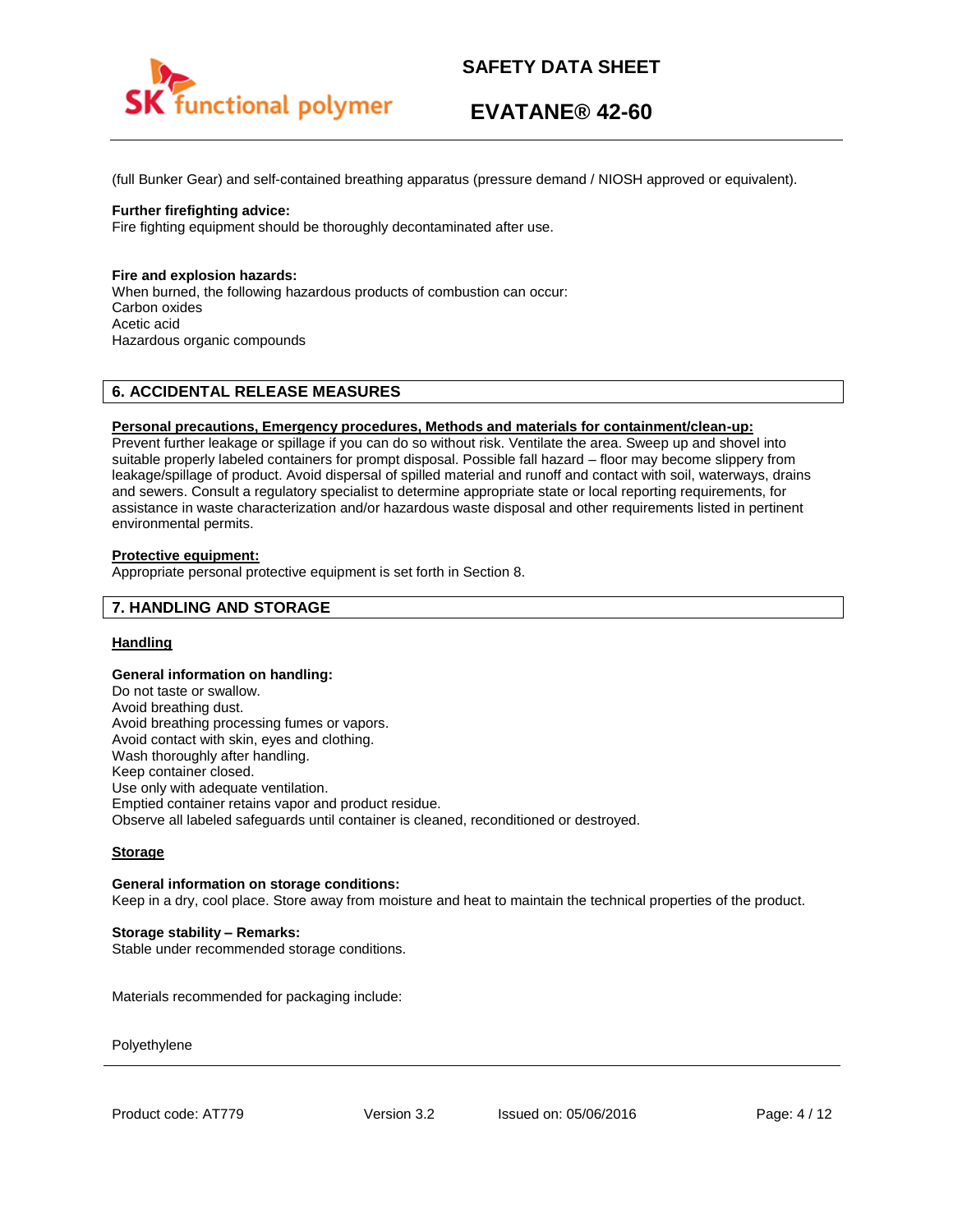

**Storage incompatibility – General:**  Store separate from:

Acids

Strong oxidizing agents

## **8. EXPOSURE CONTROLS/PERSONAL PROTECTION**

## **Airborne Exposure Guidelines:**

## **Acetic acid ethenyl ester (108-05-4)**

US. ACGIH Threshold Limit Values

| Time weighted average             | 10 ppm |
|-----------------------------------|--------|
| Short Term Exposure Limit (STEL): | 15 ppm |

Only those components with exposure limits are printed in this section. Limits with skin contact designation above have skin contact effect. Air sampling alone is insufficient to accurately quantitate exposure. Measures to prevent significant cutaneous absorption may be required. Limits with a sensitizer designation above mean that exposure to this material may cause allergic reactions.

#### **Engineering controls:**

Investigate engineering techniques to reduce exposures below airborne exposure limits or to otherwise reduce exposures. Provide ventilation if necessary to minimize exposures or to control exposure levels to below airborne exposure limits (if applicable see above).If practical, use local mechanical exhaust ventilation at sources of air contamination such as open process equipment.

#### **Respiratory protection:**

Avoid breathing dust. Avoid breathing processing fumes or vapors. Where airborne exposure is likely or airborne exposure limits are exceeded (if applicable, see above), use NIOSH approved respiratory protection equipment appropriate to the material and/or its components (full facepiece recommended). Consult respirator manufacturer to determine appropriate type equipment for a given application. Observe respirator use limitations specified by NIOSH or the manufacturer. For emergency and other conditions where there may be a potential for significant exposure or where exposure limit may be significantly exceeded, use an approved full face positive-pressure, self-contained breathing apparatus or positive-pressure airline with auxiliary selfcontained air supply. Respiratory protection programs must comply with 29 CFR § 1910.134.

#### **Skin protection:**

Wear appropriate chemical resistant protective clothing and chemical resistant gloves to prevent skin contact. Consult glove manufacturer to determine appropriate type glove material for given application. Rinse immediately if skin is contaminated. Wash contaminated clothing and clean protective equipment before reuse. Wash thoroughly after handling.

## **Eye protection:**

Where eye contact may be likely, wear chemical goggles and have eye flushing equipment available.

## **9. PHYSICAL AND CHEMICAL PROPERTIES**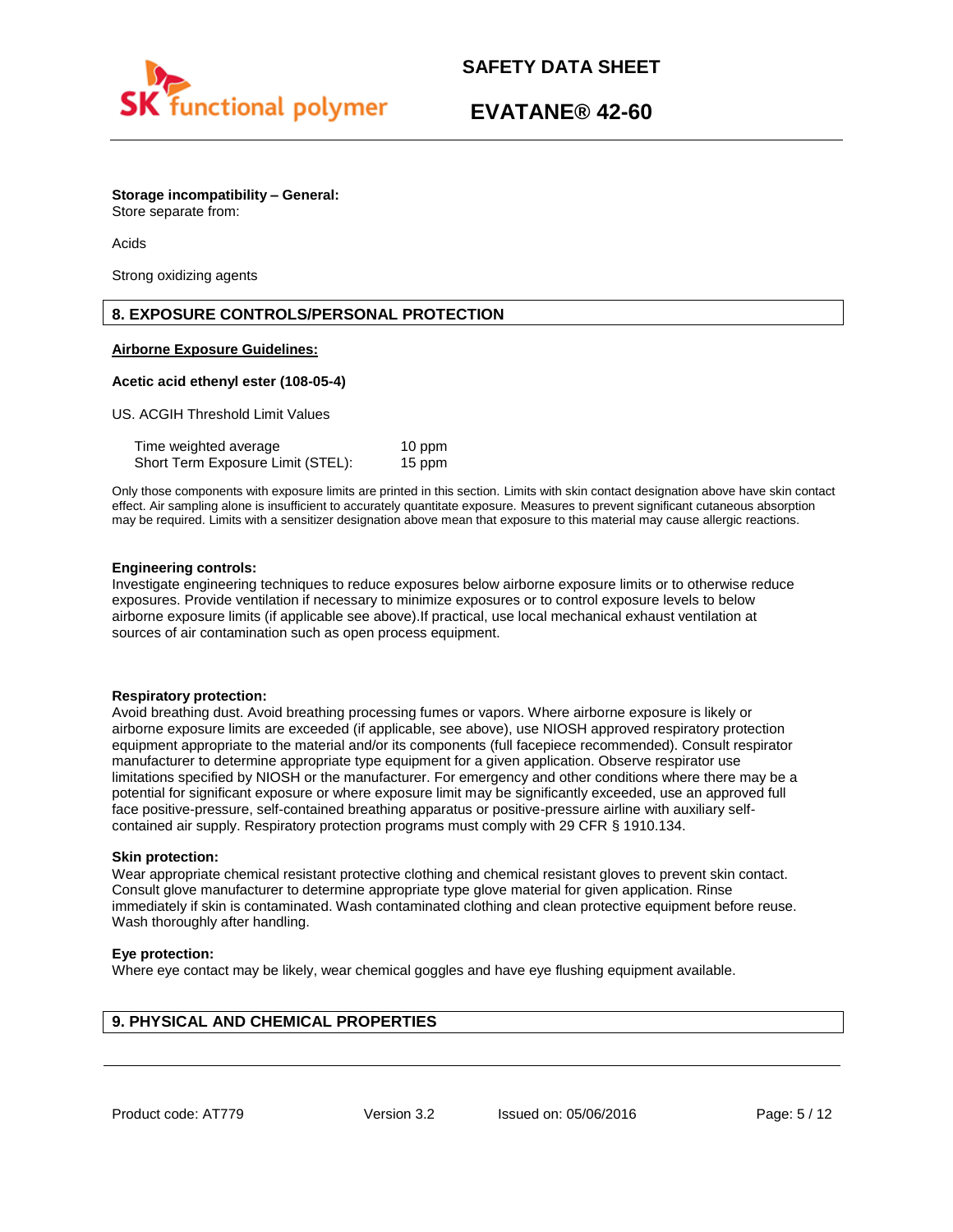

| Color:                                                           | white                                          |
|------------------------------------------------------------------|------------------------------------------------|
| <b>Physical state:</b>                                           | solid                                          |
| Form:                                                            | pellets                                        |
| Odor:                                                            | ester-like                                     |
| <b>Odor threshold:</b>                                           | No data available                              |
| <b>Flash point</b>                                               | Not applicable                                 |
| Auto-ignition<br>temperature:                                    | No data available                              |
| Lower flammable limit<br>$(LFL)$ :                               | No data available                              |
| <b>Upper flammable limit</b><br>(UEL):                           | No data available                              |
| pH:                                                              | Not applicable                                 |
| Density:                                                         | 0.96 g/cm3                                     |
| Vapor pressure:                                                  | Not applicable                                 |
| Vapor density:                                                   | Not applicable                                 |
| <b>Boiling point/boiling</b><br>range:                           | No data available                              |
| <b>Melting point/range:</b>                                      | 145 °F (63 °C)                                 |
| Freezing point:                                                  | No data available.                             |
| <b>Evaporation rate:</b>                                         | No data available                              |
| Solubility in water:                                             | estimated < 1 mg/l 68 °F (20 °C)               |
|                                                                  | insoluble (on the basis of its structure)      |
| Solubility in other<br>solvents: [qualitative and<br>quantative] | 77 °F (25 °C) Soluble in: Carbon tetrachloride |
| Viscosity, dynamic:                                              | No data available                              |
| <b>Oil/water partition</b><br>coefficient:                       | No data available                              |
| <b>Thermal decomposition</b>                                     | approx. 500 °F (260 °C)                        |
| <b>Flammability:</b>                                             | See GHS Classification in Section 2            |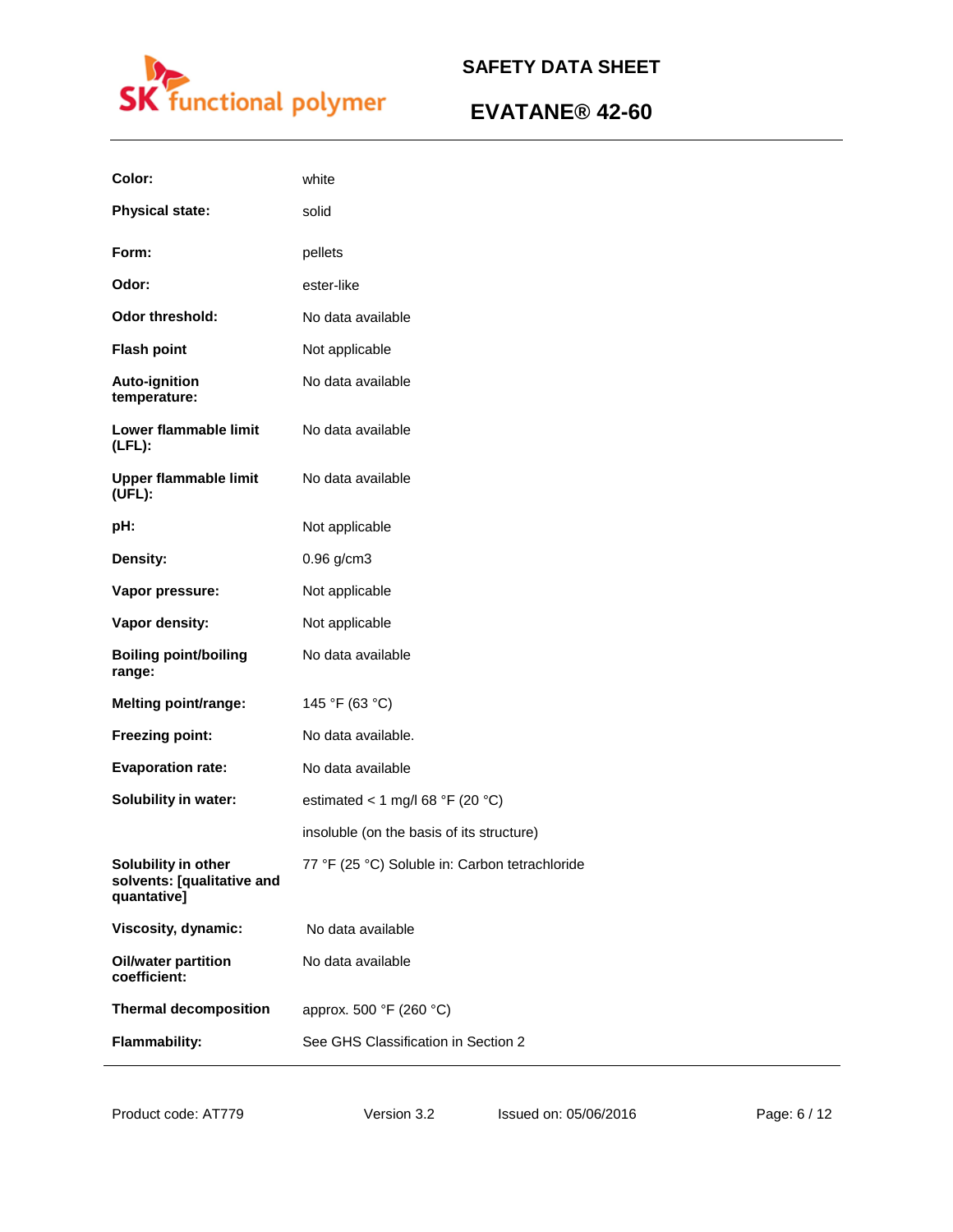

# **EVATANE® 42-60**

## **10. STABILITY AND REACTIVITY**

#### **Stability:**

Stable under recommended storage conditions.

**Hazardous reactions:**  Hazardous polymerisation does not occur.

**Materials to avoid:**  Acids Strong oxidizing agents

## **Conditions / hazards to avoid:**  Avoid storing in moist and warm conditions. Avoid direct sunlight. See Hazardous Decomposition Products below.

#### **Hazardous decomposition products:**

Thermal decomposition giving flammable, toxic and corrosive products: Carbon oxides Acetic acid Hazardous organic compounds

## **11. TOXICOLOGICAL INFORMATION**

Data on this material and/or its components are summarized below.

#### **Inhalation:**

4 h Acute toxicity estimate > 40 mg/l. (vapor)

### **Data for Acetic acid ethenyl ester, polymer with ethene (24937-78-8)**

#### **Acute toxicity**

**Oral:** May be harmful if swallowed. (rat) LD50 > 2,500 mg/kg.

## **Other information**

The information presented is from representative materials with this Chemical Abstract Service (CAS) Registry number. The results vary depending on the size and composition of the test substance.

## **Data for Acetic acid ethenyl ester (108-05-4)**

#### **Acute toxicity**

**Oral:** May be harmful if swallowed. (rat and mouse)  $LD50 = 1.613 - 2.920$  mg/kg.

#### **Dermal:**

Practically nontoxic. (rabbit)  $LD50 = 7,440$  mg/kg.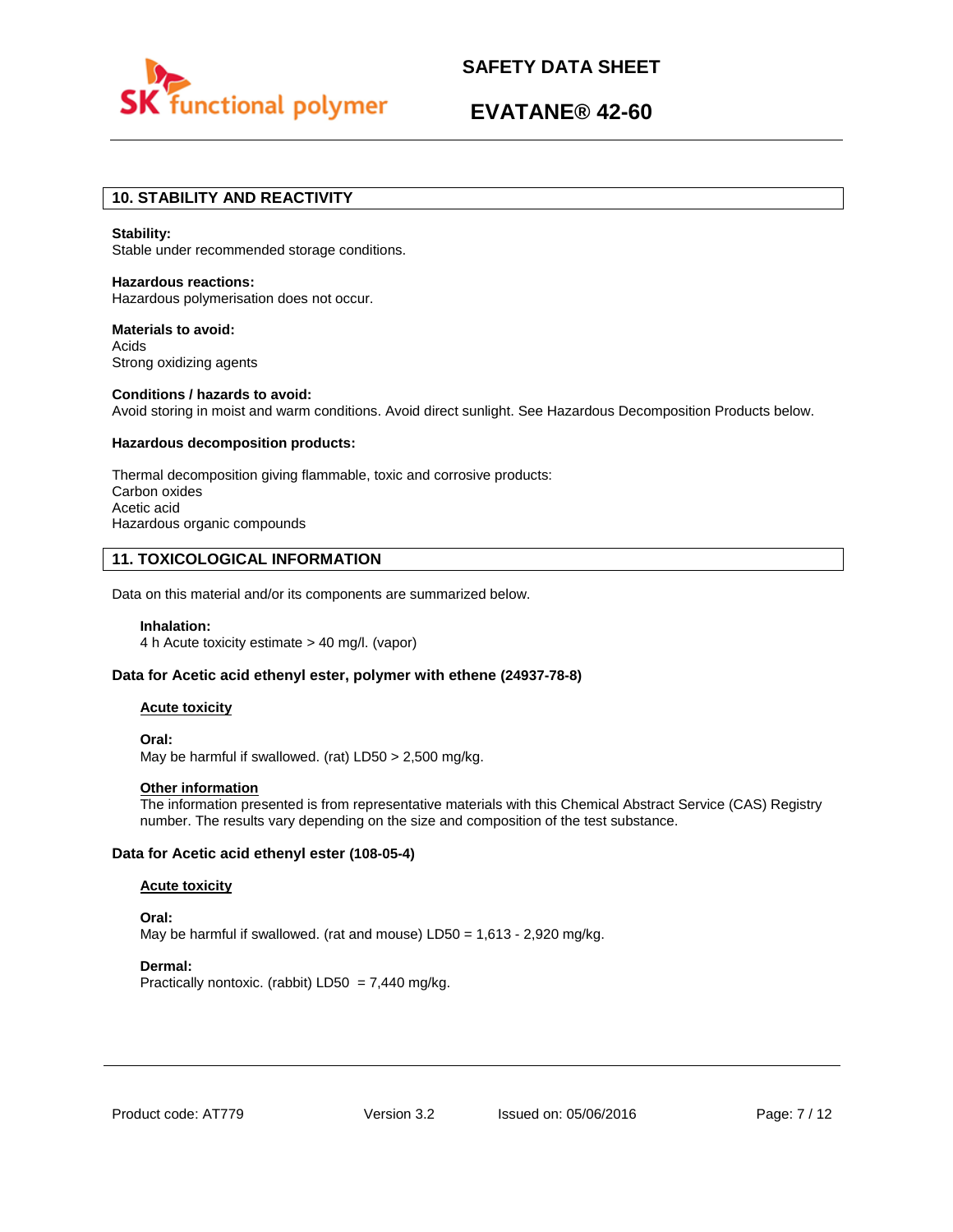

## **EVATANE® 42-60**

# **Inhalation:**

Harmful if inhaled. (rat and rabbit) 4 h LC50 = 15.8 mg/l.

## **Specific target organ toxicity - single exposure:**

May cause drowsiness or dizziness.

## **Skin Irritation:**

Causes mild skin irritation. (rabbit) (4 h)

#### **Eye Irritation:**  Causes mild eye irritation. (rabbit)

#### **Skin Sensitization:**

Not a sensitizer. LLNA: Local Lymph Node Assay. (mouse) No skin allergy was observed

## **Repeated dose toxicity**

Repeated drinking water administration to rat, mouse / signs: reduced body weight

Chronic inhalation administration to rat, mouse / affected organ(s): lung, liver, respiratory tract / signs: changes in organ structure or function, irritation

## **Carcinogenicity**

Long term inhalation administration to rat / affected organ(s): lung, upper respiratory tract / signs: Increased incidence of tumors was reported.

Long term drinking water administration to rat and mouse / affected organ(s): Gastro-intestinal tract / signs: Increased incidence of tumors was reported. Classified by the International Agency for Research on Cancer as: Group 2B: Possibly carcinogenic to humans.

## **Genotoxicity**

## **Assessment in Vitro:**

Both positive and negative responses for genetic changes were observed in laboratory tests using: animal cells

No genetic changes were observed in laboratory tests using: bacteria

## **Genotoxicity**

## **Assessment in Vivo:**

Both positive and negative responses for genetic changes were observed in laboratory tests using: rats, mice

## **Developmental toxicity**

Exposure during pregnancy. oral, inhalation (rat) / No birth defects were observed. (at doses that produce effects in mothers)

## **Reproductive effects**

Two generation reproduction study. drinking water (rat) / No toxicity to reproduction. / (impaired pup growth and development)

#### **Human experience**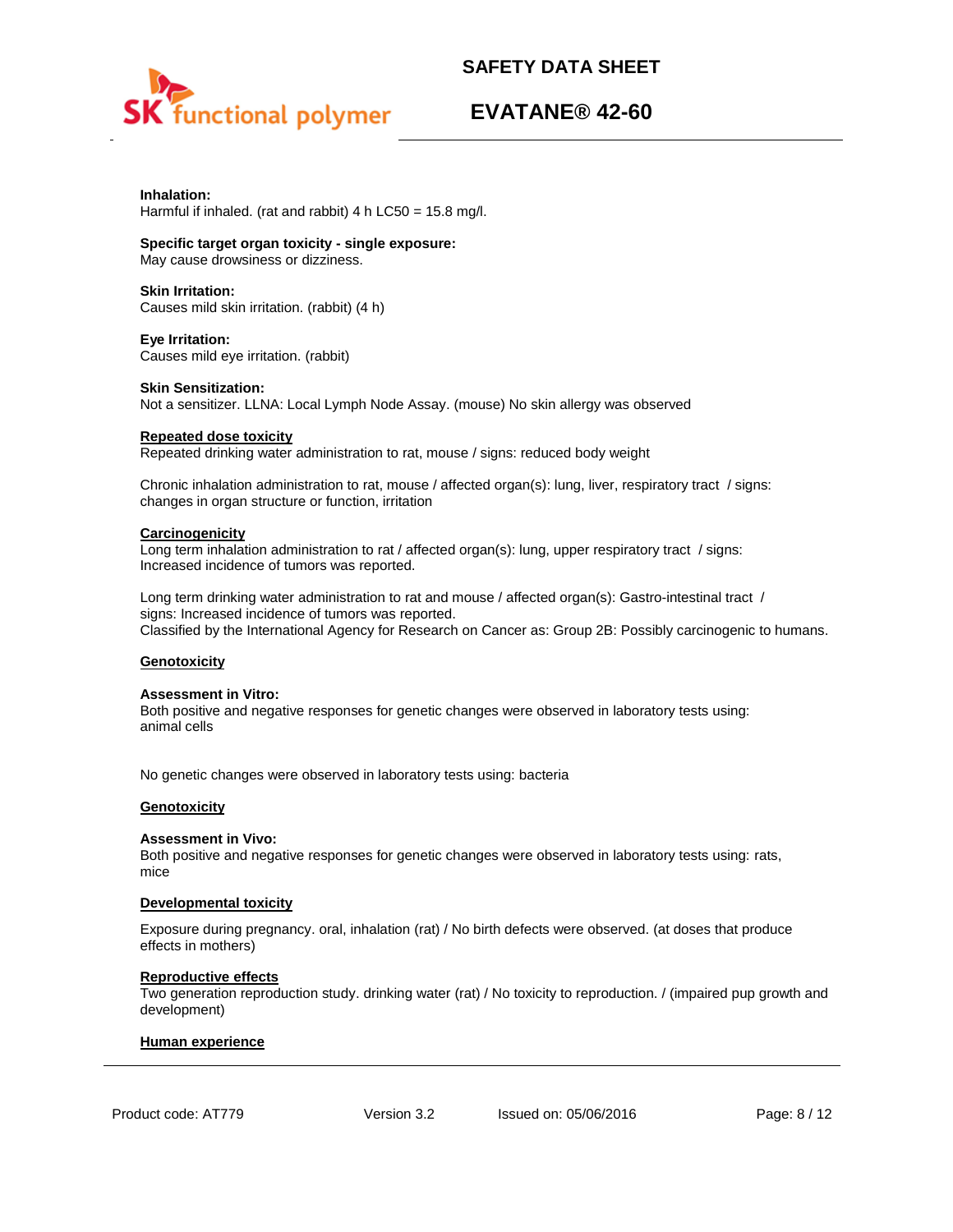

## **EVATANE® 42-60**

## **Inhalation:**

Upper respiratory tract: irritation. (based on reports of occupational exposure to workers) (extent of injury depends on severity of exposure)

Eyes: irritation. (based on reports of occupational exposure to workers) (extent of injury depends on severity of exposure)

## **12. ECOLOGICAL INFORMATION**

#### **Chemical Fate and Pathway**

Data on this material and/or its components are summarized below.

#### **Data for Acetic acid ethenyl ester (108-05-4)**

#### **Biodegradation:**

Readily biodegradable. (14 d) Water 82 - 98 %

## **Octanol Water Partition Coefficient:**

log Pow 0.73

#### **Ecotoxicology**

Data on this material and/or its components are summarized below.

#### **Data for Acetic acid ethenyl ester (108-05-4)**

#### **Aquatic toxicity data:**

Harmful. Pimephales promelas (fathead minnow) LC50 between 20 - 41 mg/l Harmful. Lepomis macrochirus (Bluegill sunfish) LC50 = 13.3 mg/l

#### **Aquatic invertebrates:**

Harmful. Daphnia magna (Water flea) 48 h LC50 = 12.6 mg/l

#### **Algae:**

Harmful. Pseudokirchneriella subcapitata (green algae) 72 h ErC50 12.7 mg/l

#### **Microorganisms:**

Pseudomonas putida 16 h EC 3 = 6 mg/l

#### Chronic toxicity to fish: Pimephales promelas (fathead minnow) 34 d NOEC = 0.55 mg/l

## **Chronic toxicity to aquatic invertebrates:**

Daphnia magna (Water flea) 21 d NOEC 0.32 mg/l

#### **Chronic toxicity to aquatic plants:**

Pseudokirchneriella subcapitata (green algae) 72 h NOEC = 5.96 mg/l

## **13. DISPOSAL CONSIDERATIONS**

#### **Waste disposal:**

Where possible recycling is preferred to disposal or incineration. If recycling is not an option, incinerate or dispose of in accordance with federal, state, and local regulations. Pigmented, filled and/or solvent laden product may require special disposal practices in accordance with federal, state and local regulations. Consult a regulatory specialist to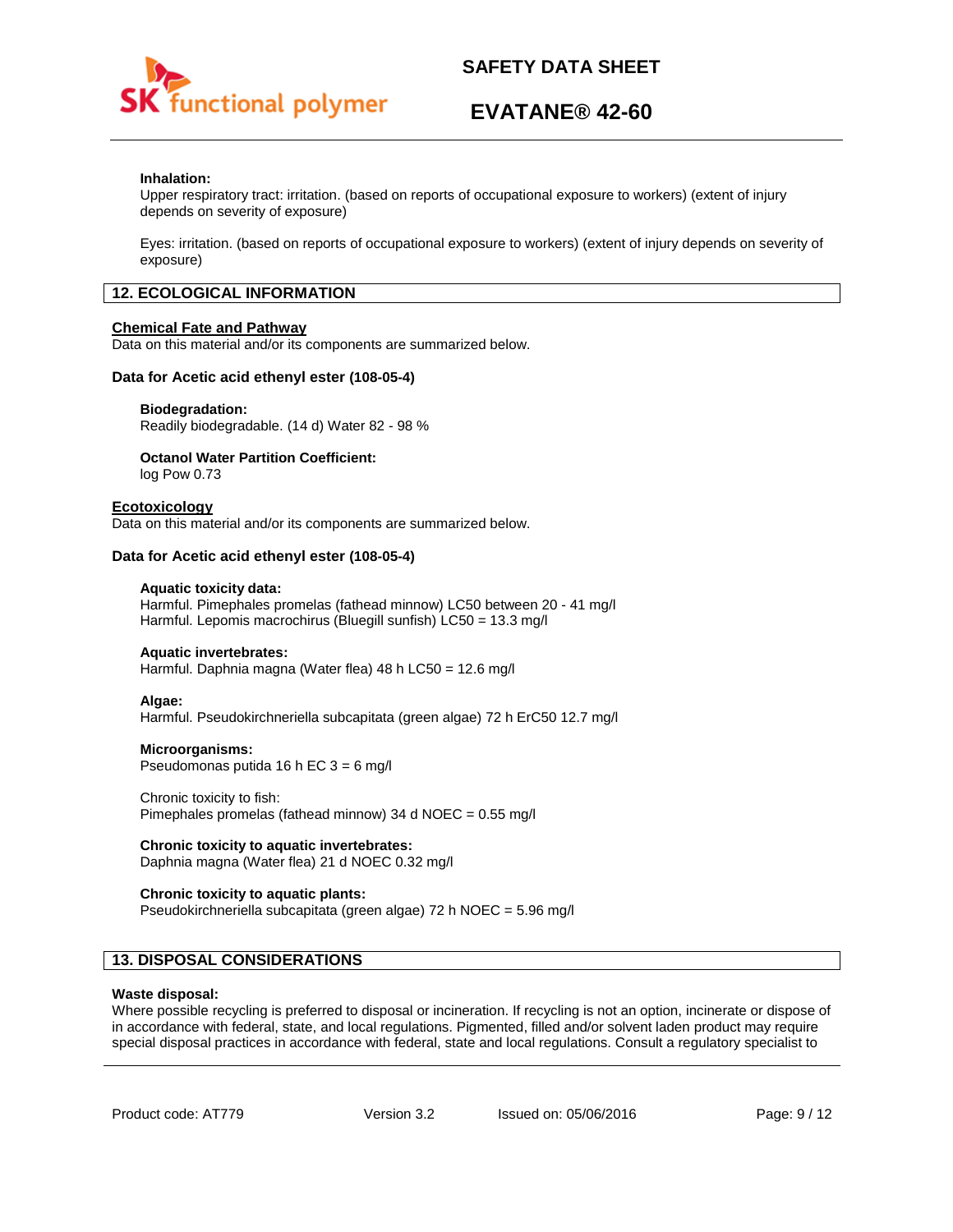

determine appropriate state or local reporting requirements, for assistance in waste characterization and/or hazardous waste disposal and other requirements listed in pertinent environmental permits. Note: Chemical additions to, processing of, or otherwise altering this material may make this waste management information incomplete, inaccurate, or otherwise inappropriate. Furthermore, state and local waste disposal requirements may be more restrictive or otherwise different from federal laws and regulations.

## **14. TRANSPORT INFORMATION**

## **US Department of Transportation (DOT):** not regulated

## **International Maritime Dangerous Goods Code (IMDG):** not regulated

| <b>15. REGULATORY INFORMATION</b>                                                       |               |                                                                  |
|-----------------------------------------------------------------------------------------|---------------|------------------------------------------------------------------|
| <b>Chemical Inventory Status</b>                                                        |               |                                                                  |
| EU. EINECS                                                                              | <b>EINECS</b> | Conforms to                                                      |
| US. Toxic Substances Control Act                                                        | TSCA          | The components of this product are all on<br>the TSCA Inventory. |
| Australia. Industrial Chemical (Notification and<br>Assessment) Act                     | <b>AICS</b>   | Conforms to                                                      |
| Canada, Canadian Environmental Protection Act<br>(CEPA). Domestic Substances List (DSL) | DSL.          | All components of this product are on the<br>Canadian DSL        |
| Japan. Kashin-Hou Law List                                                              | ENCS (JP)     | Conforms to                                                      |
| Korea. Existing Chemicals Inventory (KECI)                                              | KECI (KR)     | Conforms to                                                      |
| Philippines. The Toxic Substances and Hazardous<br>and Nuclear Waste Control Act        | PICCS (PH)    | Conforms to                                                      |
| China. Inventory of Existing Chemical Substances                                        | IECSC (CN)    | Conforms to                                                      |

## **United States – Federal Regulations**

#### **SARA Title III – Section 302 Extremely Hazardous Chemicals:**

| Chemical name             | CAS-No.  | SARA       | SARA      |
|---------------------------|----------|------------|-----------|
|                           |          | Reportable | Threshold |
|                           |          | Quantities | Planning  |
|                           |          |            | Quantity  |
| Acetic acid ethenyl ester | 108-05-4 | 5000 lbs   | 1000 lbs  |

#### **SARA Title III - Section 311/312 Hazard Categories:**  Chronic Health Hazard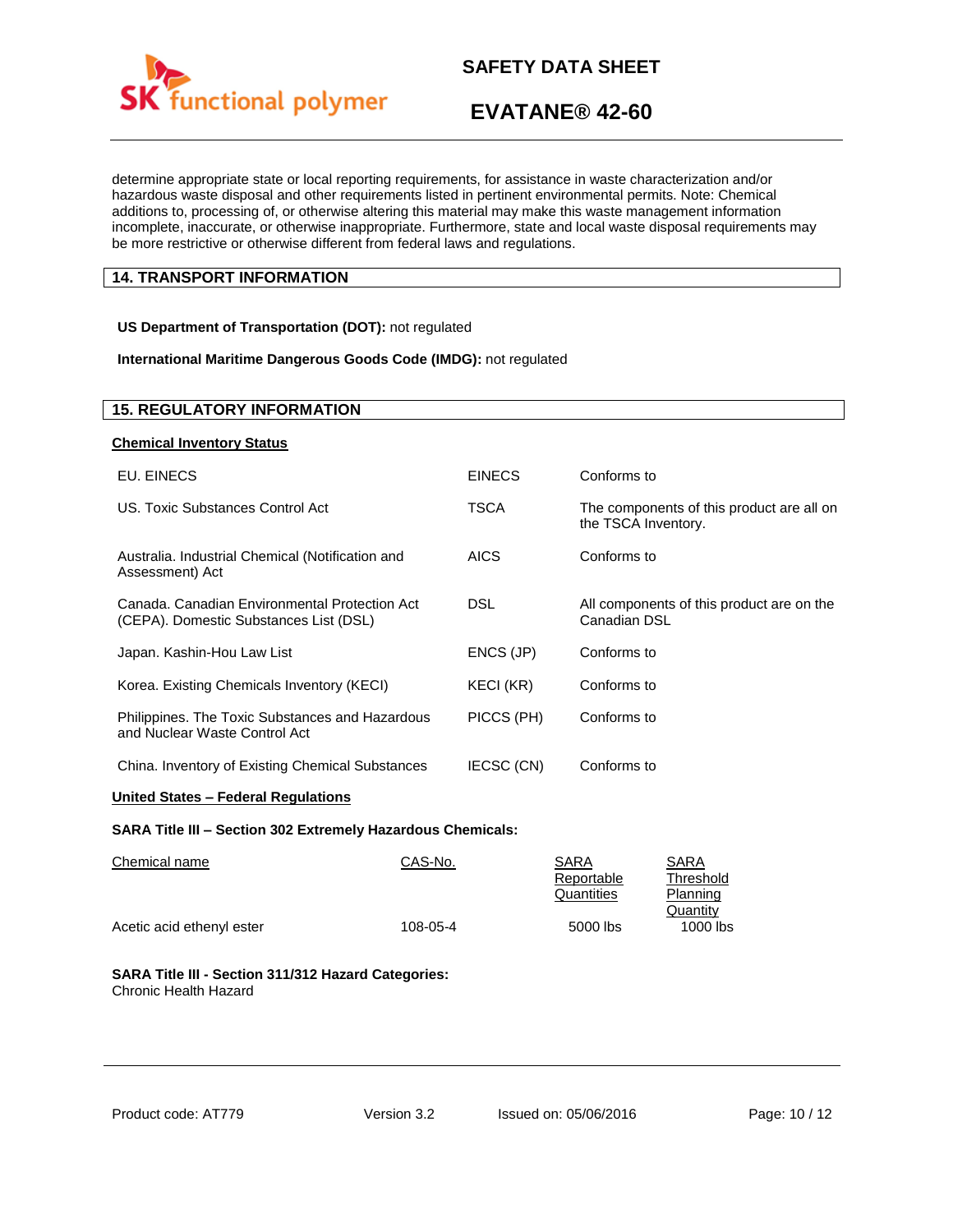

# **EVATANE® 42-60**

## **SARA Title III – Section 313 Toxic Chemicals:**

| Chemical name                                                                                                                                                                    | CAS-No.             | De minimis            | Reportable threshold:                                                                                           |
|----------------------------------------------------------------------------------------------------------------------------------------------------------------------------------|---------------------|-----------------------|-----------------------------------------------------------------------------------------------------------------|
| Acetic acid ethenyl ester                                                                                                                                                        | 108-05-4            | concentration<br>0.1% | 10000 lbs (Otherwise used<br>(non-<br>manufacturing/processing))<br>25000 lbs (Manufacturing<br>and processing) |
| Comprehensive Environmental Response, Compensation, and Liability Act (CERCLA) - Reportable<br><b>Quantity (RQ):</b>                                                             |                     |                       |                                                                                                                 |
| Chemical name<br>Acetic acid ethenyl ester                                                                                                                                       | CAS-No.<br>108-05-4 | 5000 lbs              | Reportable quantity                                                                                             |
| United States - State Regulations                                                                                                                                                |                     |                       |                                                                                                                 |
| New Jersey Right to Know                                                                                                                                                         |                     |                       |                                                                                                                 |
| Chemical name<br>Acetic acid ethenyl ester                                                                                                                                       |                     | CAS-No.<br>108-05-4   |                                                                                                                 |
| New Jersey Right to Know - Special Health Hazard Substance(s)                                                                                                                    |                     |                       |                                                                                                                 |
| Chemical name<br>Acetic acid ethenyl ester                                                                                                                                       |                     | CAS-No.<br>108-05-4   |                                                                                                                 |
| Pennsylvania Right to Know                                                                                                                                                       |                     |                       |                                                                                                                 |
| Chemical name<br>Acetic acid ethenyl ester                                                                                                                                       |                     | CAS-No.<br>108-05-4   |                                                                                                                 |
| Acetic acid ethenyl ester, polymer with ethene                                                                                                                                   |                     | 24937-78-8            |                                                                                                                 |
| Pennsylvania Right to Know - Environmentally Hazardous Substance(s)                                                                                                              |                     |                       |                                                                                                                 |
| Chemical name                                                                                                                                                                    |                     | CAS-No.               |                                                                                                                 |
| Acetic acid ethenyl ester                                                                                                                                                        |                     | 108-05-4              |                                                                                                                 |
| <b>California Prop. 65</b><br>This product does not contain any chemicals known to the State of California to cause cancer, birth<br>defects, or any other reproductive defects. |                     |                       |                                                                                                                 |

## **16. OTHER INFORMATION**